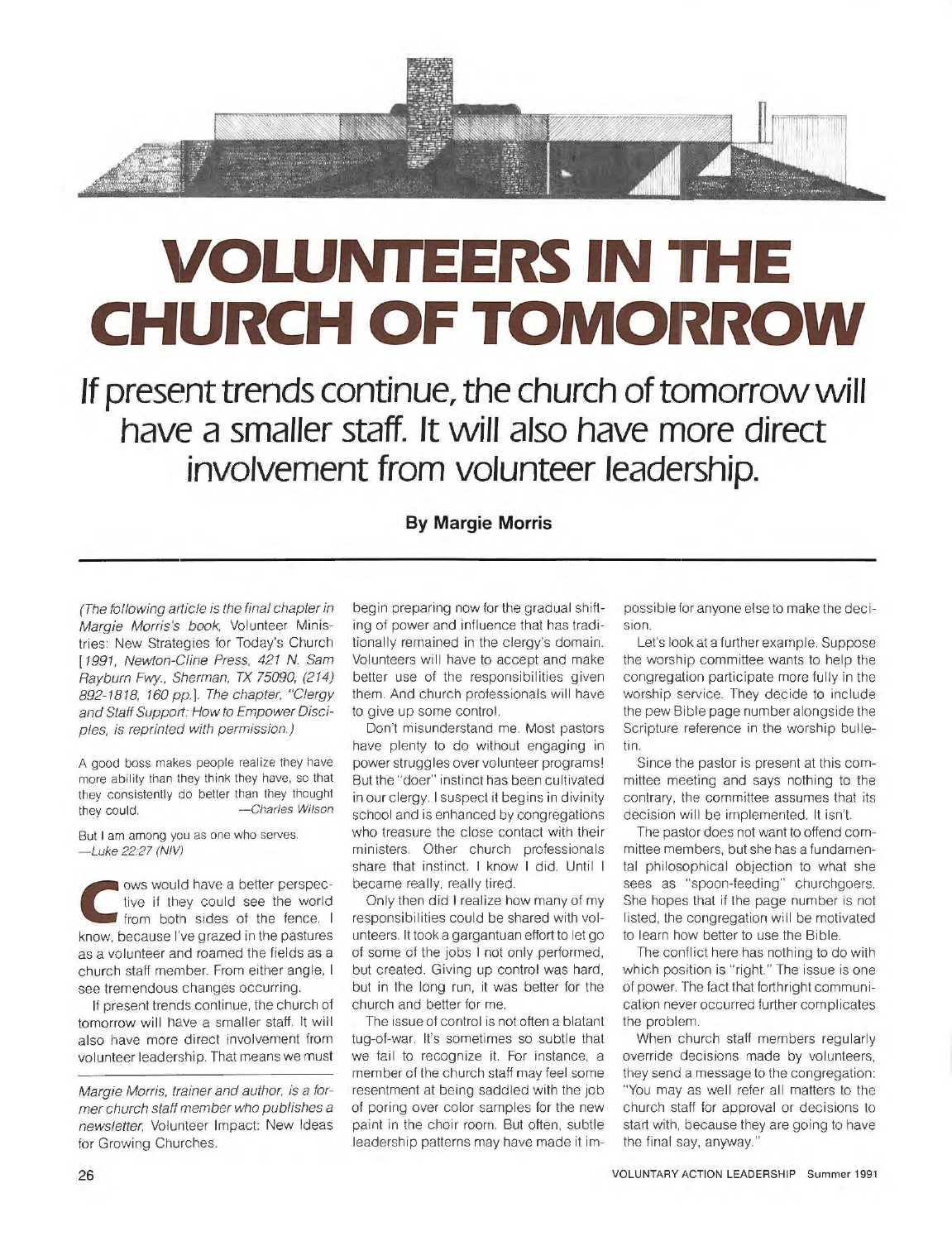Often, the larger the church staff, the greater the conflict. The mindset in some churches is that members are paying for the leadership and service of experts who are expected to create, develop, implement and sustain all things significant. When things go haywire, members can blame the professionals. But there's no staff in the world that can guide a thriving, growing church without the energetic leadership that only the laity can provide.

Our theology tells us that every church member is a minister. There are some roles that only the clergy can perform. But there are many others that can challenge the full range of the congregation's expertise. That means that as a staff member or volunteer leader, I will sometimes allow someone else to perform a job or service that:

- (a) I am perfectly capable of doing,
- (b) I'm quite good at, and/or
- (c) I enjoy doing.

In their book, Volunteer Youth Workers, authors Stone and Miller write, "If a team is to function, we must let them get into the game."

### **How Can We Function as a Team?**

Let's start with an example from the Education Department. As the director, I can recruit Sunday School teachers ... keep the supply room stocked ... provide training ... plan recognition events ... prepare mission projects ... schedule fellowship events . . . write notes to visitors . . . send birthday cards ... design and publish a monthly newsletter . . . arrange field trips ... choreograph the Christmas pageant ... make cookies for the choir ... change the bulletin boards each quarter ... keep the scrapbook updated ... be in charge of acolytes ... teach Confirmation classes ... send publicity notices to the newspapers ... create new and exciting programs ... and die young.

A healthier alternative would be to develop a "Resource Bank" of talented people who would donate their services for special occasions or on a short-term basis. I might coordinate the following positions for the Education Department's volunteer team:

- -photographer
- -historian
- -culinary artist
- -field trip guide
- -pageant director -Confirmation leader
- -acolyte director
- -mission leader
- -secretary
- -chair, Choir Boosters
- -newsletter editor/publisher
- -party coordinator
- -bulletin board designer
- -stock clerk
- -publicity chair
- -special event coordinator
- -etc.

If my efforts are then supported by an active volunteer ministries program, the Education Department can do more, be more and have more fun. If all ideas and activities must be the work of one individual-volunteer or staff-then the program thrives only as long as the person in charge does. And at the hectic pace in many churches, that's not long.

# **There's no staff in the world**  that can guide a thriving, **growing church without the energetic leadership that only the laity can provide.**

As the director of the program outlined above, my willingness to let go of some control would be a significant factor. The tricky part is that I know that some volunteers will do their jobs better than I could have done them. Some will do them every bit as well. A few may not meet my expectations or get the job done at all. (This last is less likely to happen if the volunteer program has done its job of discovering gifts, interviewing and placing volunteers in jobs that are right for them.)

What often happens when the ball does get dropped, however, is that professional church members feel compelled to pick it up. Floundering projects make everyone nervous. But if I continually rescue inefficient volunteers, or if I step in every time a program falters, I bring control back into the professional court.

"If a team is to function, we must let them get into the game." Nobody wants to be a token player. If our volunteer recruitment efforts focus on finding the best person to do a job that he or she wants to do, then we will have few qualms about entrusting that person with leadership. We can step back and let the volunteer make decisions, knowing that the right to decide is a basic part of the job.

#### **How Can Authority Be Used Wisely?**

You can use your influence to encourage, affirm and claim the work of the volunteer in the church and the community. Support those who serve both publicly and privately. Elevate ministries to a place of importance in your church.

Many church leaders advocate a regular and systematic recognition of volunteers during times of worship and fellowship. Others make it a point to stay informed about who is serving where, so that they can stop by the workplace to say hello or can send a note of encouragement.

We spoke earlier in this book about the value of spotting potential. Church leaders with a capacity to see the best in people motivate volunteers to take risks and grow. They have faith in the abilities of others and show it by allowing volunteers to lead the church ministries.

Allow risk taking. Some of the most successful programs start out as radical concepts. One town took a chance. They took troubled teens, with histories of legal violations, and placed them with other young people living in a home for the physically and mentally disabled. And it worked.

The project made the teens feel needed and loved-some for the first time in their lives. The handicapped youths responded better to these new caregivers than they did to teachers who were trained to work with them. Everybody benefited.

But first, someone had to say, "Let's do it."

Trust that by enabling others to succeed, you enhance your own leadership. The "boss" who celebrates the accomplishments of other staff members or volunteers brings a joyful enthusiasm to ministry. If we are to move forward, the clergy and church leaders must cheer volunteers on-every step of the way.

#### **Why Is Information Powerful?**

The availability of information directly affects leadership. Appropriate channels of communication are vital for the exchange of information from staff to volunteers and vice versa.

If a brochure arrives announcing a seminar on marketing volunteer programs, will the staff volunteer coordinator notify committee chairs and project leaders? Does the church secretary make his or her clip art files available to volunteers? Is the resource library unlocked on Sunday mornings and during meetings?

Information often equals power. Relin-